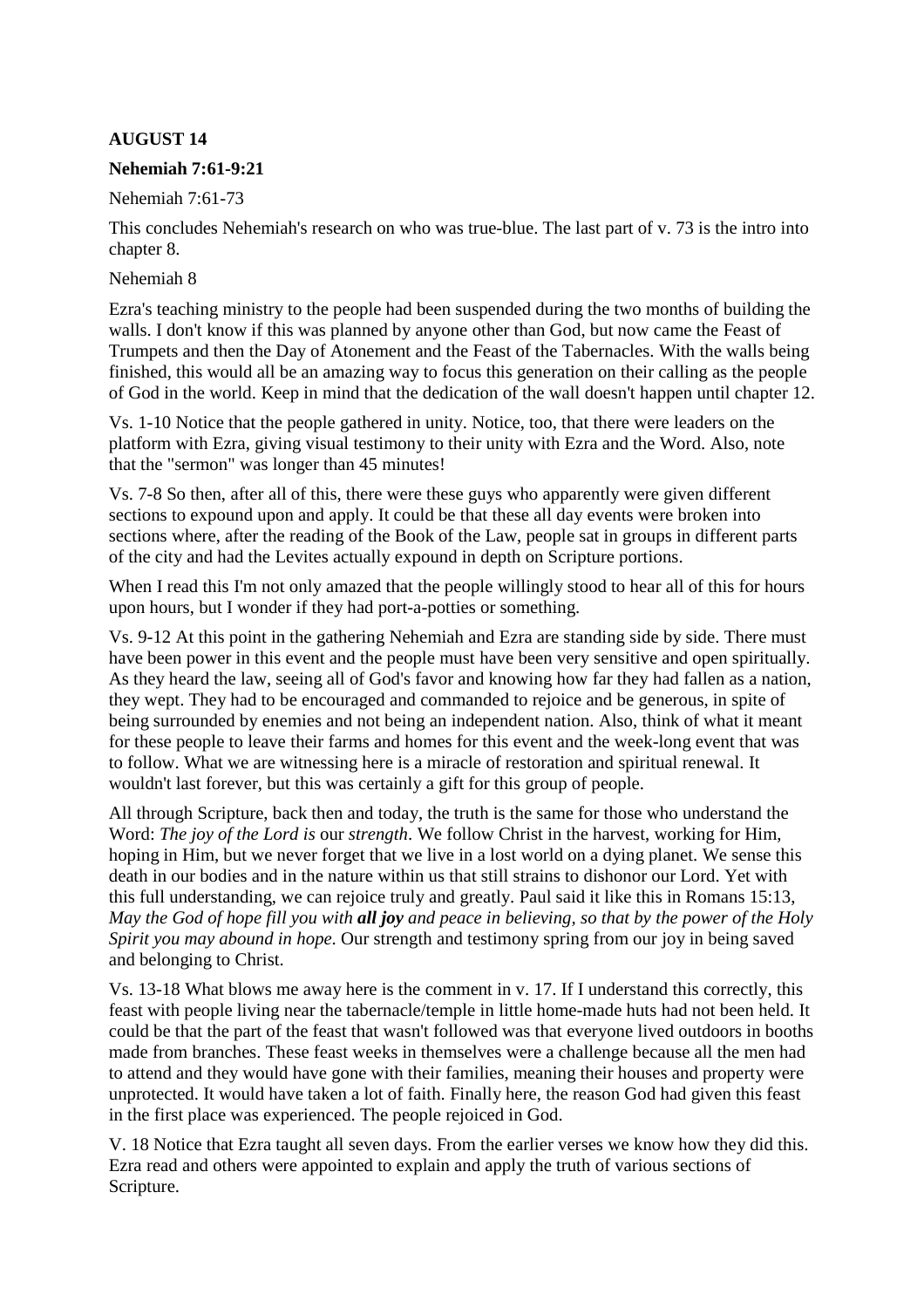#### Nehemiah 9

And now the final day. You can tell this was a special event orchestrated by God. What a way to give a generation a shot of spiritual vitality, hoping they would determine in their hearts to follow God.

Vs. 1-5 With the confession and fasting and prayer, this looks like a revival. By virtue of all we have read about the people weeping when Ezra read the Law, this was a time of unparalleled humility and brokenness in Israel. This is just amazing.

V. 5 It would appear that the guys mentioned here all led a part of the prayer of testimony and confession that follows.

Since I know how Nehemiah ends, it impresses me how important the leaders are to the walk of the people. The entire congregation is like a living thing. If one part dies or becomes corrupt, the entire body suffers. This would be true, too, of the NT teaching on the church.

Vs. 6-21 As you read this prayer, what stands out to you as a disciple? Isn't it amazing how important their history was to them in inspiring them to remember, to repent and to follow? God's love and forgiveness is woven through it all. As an exercise in Bible study, underline or mark all the occurrences of *you* and *they.* It tells you the story that is still going on today as God works through us to reach our fellow wrecks on this planet.

As disciples, our own personal history is important in that same way. Think of what the Lord has done, what He has forgiven and the times when He has restored; and remember that His love and forgiveness are woven through all of it. Our strength and joy are not in us, but in Him and in what He has done in us. Add to that, the fact that we are standing at the end of all of this redemptive history that we are reading about, having been saved to follow Christ in this time of harvest.

### **1 Corinthians 9:1-18**

This is another one of those portions where Paul gets emotional. Read this portion out loud about three times, putting a little emotion into it and you'll understand what Paul was feeling when he wrote it. The climax comes in vs. 19-23, with 24-27 being a call to imitate Paul in following the Lord.

Vs. 1-2 In chapters 6 and 8 Paul addressed the Corinthians' exercise and misuse of freedom. This chapter will have an ironic twist to it. In chapter 8 the weak were those who were not able to eat meat, for fear that it had been offered in sacrifice. In this chapter Paul shows that the weak and spiritually immature are really many of those "strong" people in the Corinthian church who complained about Paul. Here, Paul is defending his position as an apostle of the Lord.

Vs. 3-7 It is evident here, and we'll see this again in 2 Corinthians 11, that Paul was spoken against as trying to take advantage of this church's resources. Apparently familiarity bred contempt. Paul, the founder of the church in Corinth, and his buddy Barnabas were looked upon suspiciously; but all the other heroes of the faith were fawned upon and given special privilege.

V. 7 These are all pictures of Paul's work among them as a servant. That goes for us also, as disciples.

Vs. 8-12 Notice how Paul used the law to prove his point. These people knew the law and would respect the evidence. Paul is not only showing scriptural authority; look at vs. 11 and 12. Paul had labored to plant this church, but many of these people had been led to distrust and disrespect him.

V. 12 This is where Paul illustrates what he mentioned to them in chapter 8. The stronger believer sacrifices, until the weaker believer is mature enough to understand and not violate their conscience. By now the Corinthians should have been supporting Paul in his ministry, like the